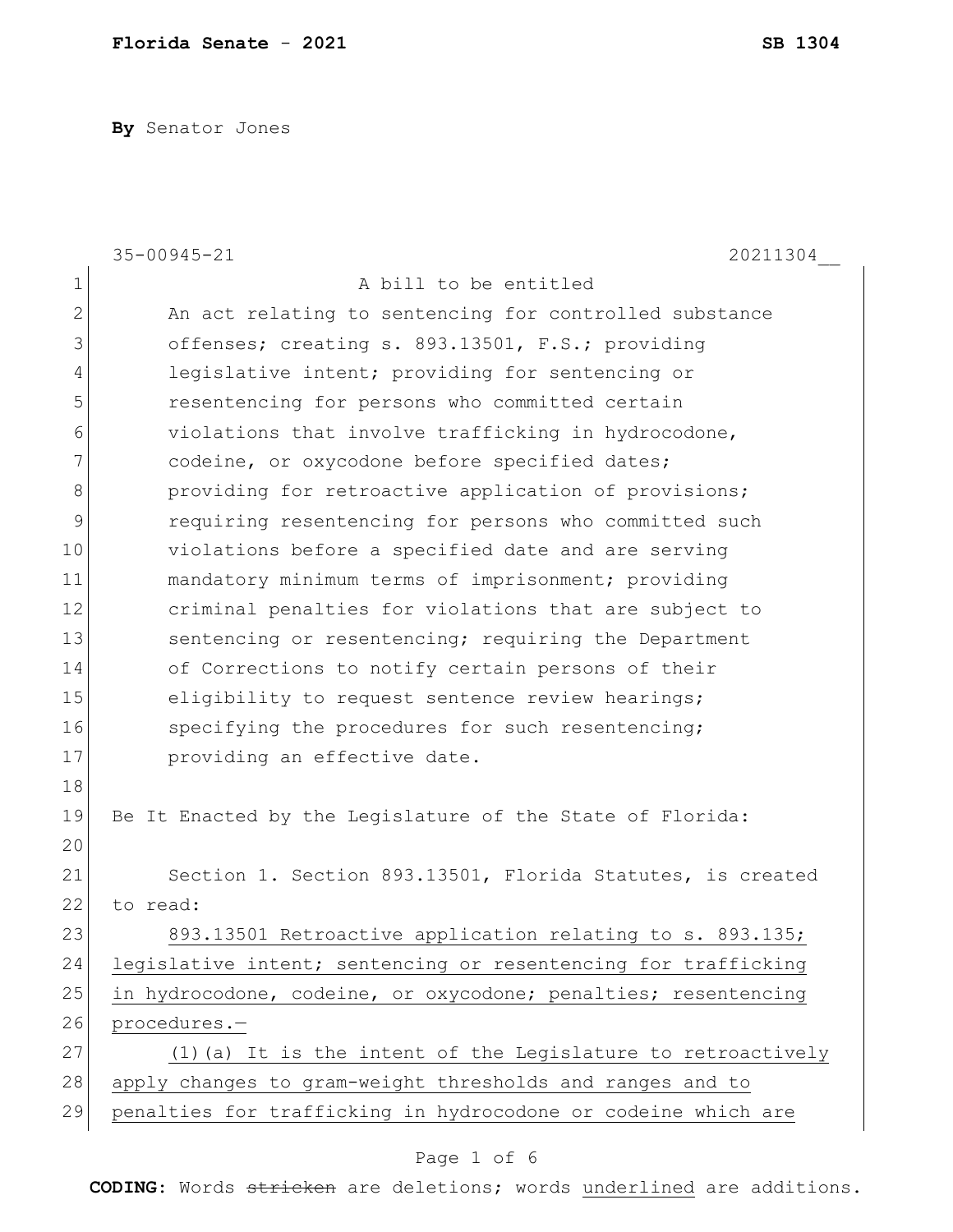|    | 35-00945-21<br>20211304                                              |
|----|----------------------------------------------------------------------|
| 30 | applicable to persons who committed these offenses on or after       |
| 31 | October 1, 2019, the effective date of amendments to s. 893.135      |
| 32 | by s. 45, chapter 2019-167, Laws of Florida. These changes must      |
| 33 | be retroactively applied as provided in this subsection to a         |
| 34 | violation of s. 893.135(1)(c) involving trafficking in               |
| 35 | hydrocodone, as described in s. $893.03(2)$ (a)1.k.; trafficking in  |
| 36 | codeine, as described in s. $893.03(2)$ (a)1.g.; or trafficking in   |
| 37 | any salt of hydrocodone or of codeine, or any mixture containing     |
| 38 | any such substance, as described in s. $893.03(2)$ (a) $2.$ , if the |
| 39 | violation was committed before October 1, 2019, and the              |
| 40 | violation was punishable as a felony of the first degree at the      |
| 41 | time the violation was committed.                                    |
| 42 | (b) A person who committed a trafficking violation                   |
| 43 | described in paragraph (a) before October 1, 2019, but who was       |
| 44 | not sentenced for such violation before October 1, 2021, must be     |
| 45 | sentenced as provided in paragraph (d).                              |
| 46 | (c) A person who committed a trafficking violation                   |
| 47 | described in paragraph (a) before October 1, 2019, and who is        |
| 48 | serving a mandatory minimum term of imprisonment for such            |
| 49 | violation on or after October 1, 2021, must be resentenced as        |
| 50 | provided in paragraph (d) and in accordance with subsection (3).     |
| 51 | (d) 1. A violation described in paragraph (a) for which the          |
| 52 | person is to be sentenced or resentenced under this subsection       |
| 53 | is a felony of the first degree, punishable as provided in s.        |
| 54 | 775.082, s. 775.083, or s. 775.084.                                  |
| 55 | 2. If the quantity of hydrocodone as described in s.                 |
| 56 | 893.03(2)(a)1.k., codeine as described in s. 893.03(2)(a)1.g.,       |
| 57 | any salt thereof, or any mixture containing any such substance       |
| 58 | involved in the violation of s. 893.135:                             |

# Page 2 of 6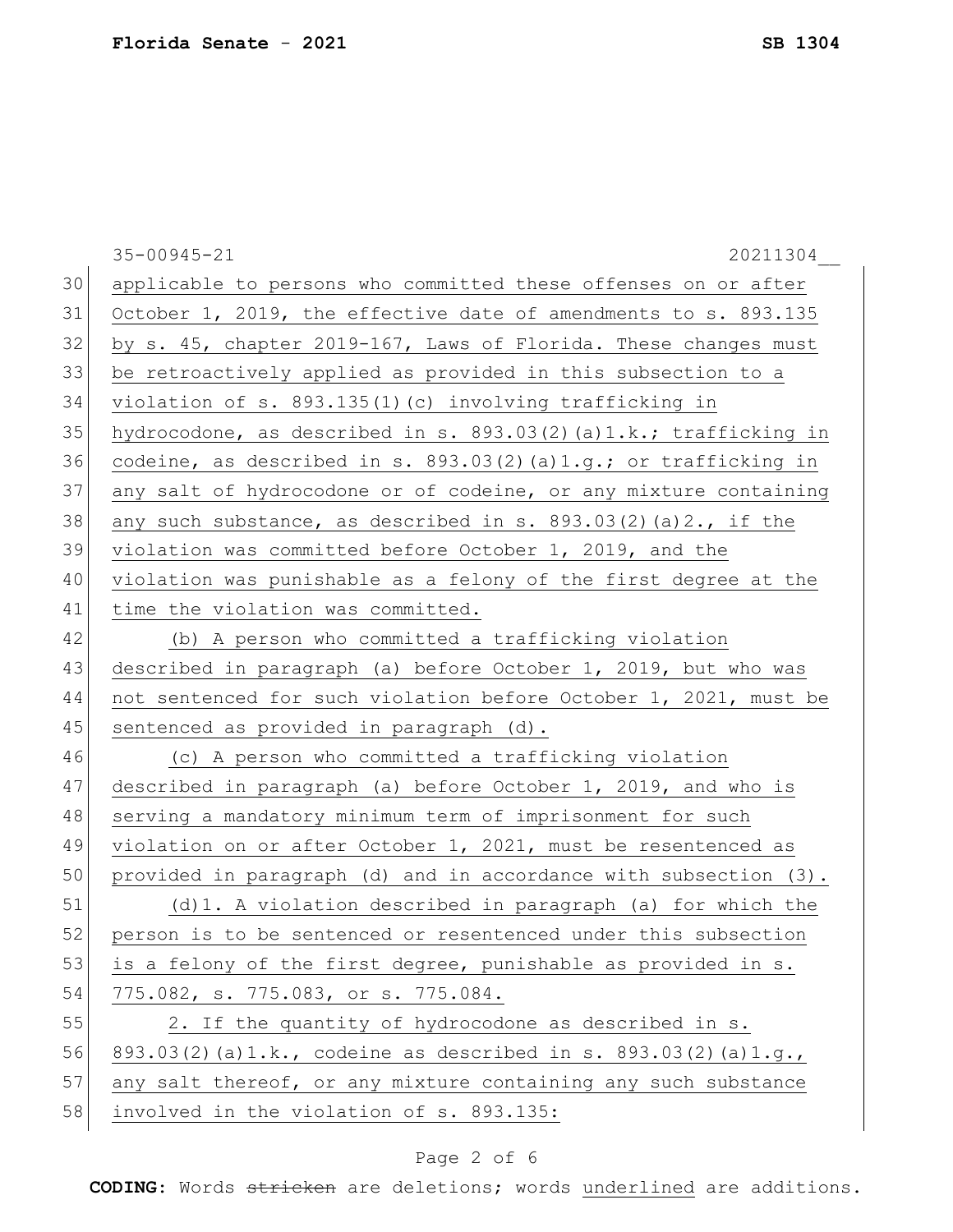|    | 35-00945-21<br>20211304                                         |
|----|-----------------------------------------------------------------|
| 59 | a. Was 4 grams or more, but less than 28 grams, the person      |
| 60 | must be sentenced or resentenced as provided in s. 775.082, s.  |
| 61 | 775.083, or s. 775.084.                                         |
| 62 | b. Was 28 grams or more, but less than 50 grams, the person     |
| 63 | must be sentenced or resentenced to a mandatory minimum term of |
| 64 | imprisonment of 3 years and ordered to pay a fine of \$50,000.  |
| 65 | c. Was 50 grams or more, but less than 100 grams, the           |
| 66 | person must be sentenced or resentenced to a mandatory minimum  |
| 67 | term of imprisonment of 7 years and ordered to pay a fine of    |
| 68 | \$100,000.                                                      |
| 69 | d. Was 100 grams or more, but less than 300 grams, the          |
| 70 | person must be sentenced or resentenced to a mandatory minimum  |
| 71 | term of imprisonment of 15 years and ordered to pay a fine of   |
| 72 | \$500,000.                                                      |
| 73 | e. Was 300 grams or more, but less than 30 kilograms, the       |
| 74 | person must be sentenced or resentenced to a mandatory minimum  |
| 75 | term of imprisonment of 25 years and ordered to pay a fine of   |
| 76 | \$500,000.                                                      |
| 77 | (2) (a) It is the intent of the Legislature to retroactively    |
| 78 | apply the changes to gram-weight thresholds and ranges and to   |
| 79 | penalties for trafficking in oxycodone which are applicable to  |
| 80 | persons who committed offenses on or after July 1, 2014, the    |
| 81 | effective date of amendments to s. 893.135 by s. 1, chapter     |
| 82 | 2014-176, Laws of Florida. These changes must be retroactively  |
| 83 | applied as provided in this subsection to a violation of s.     |
| 84 | 893.135(1)(c) involving trafficking in oxycodone, as described  |
| 85 | in s. $893.03(2)$ (a)1.q., any salt thereof, or any mixture     |
| 86 | containing any such substance if the violation was committed    |
| 87 | before July 1, 2014, and the violation was punishable as a      |

# Page 3 of 6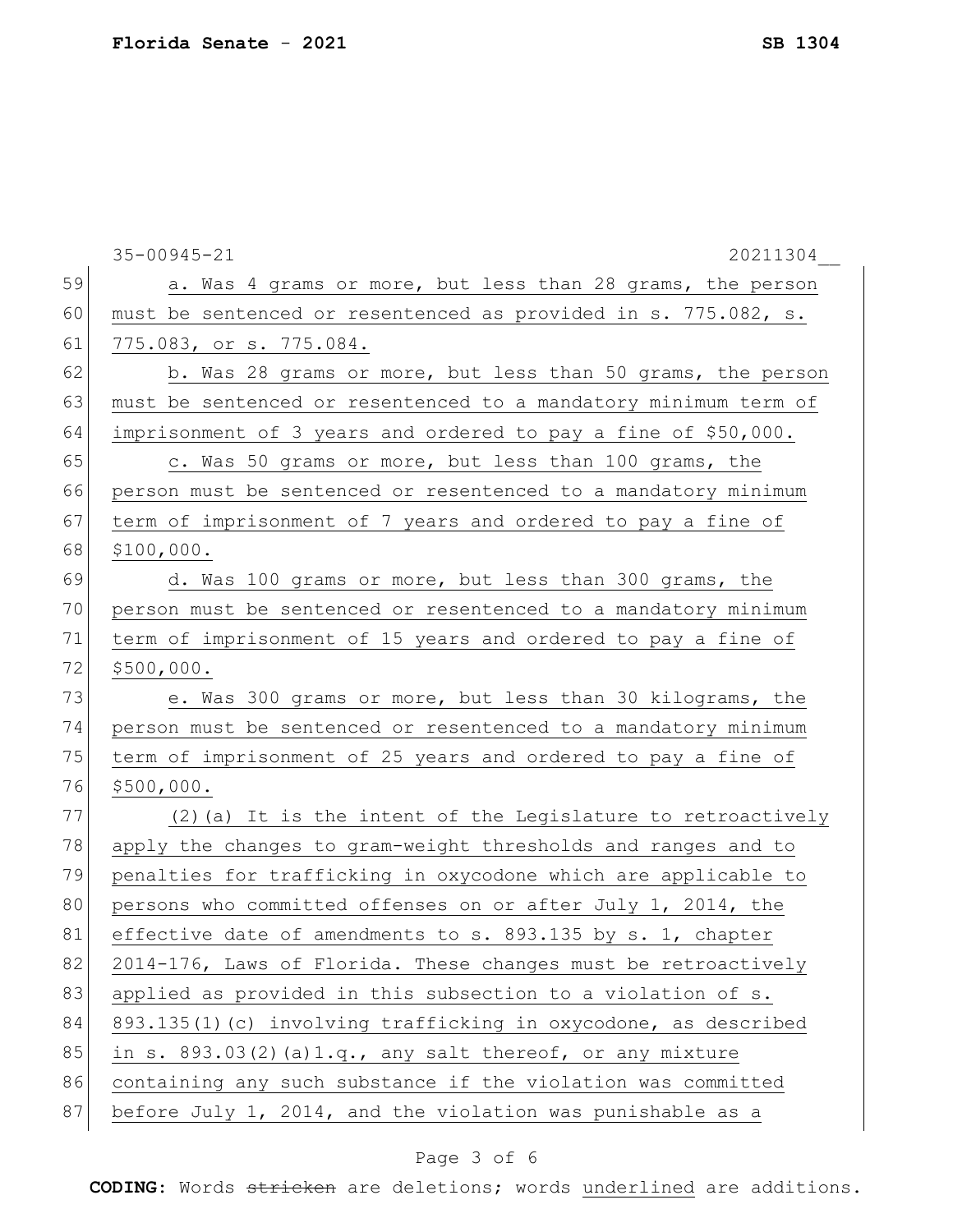|     | 35-00945-21<br>20211304                                           |
|-----|-------------------------------------------------------------------|
| 88  | felony of the first degree at the time the violation was          |
| 89  | committed.                                                        |
| 90  | (b) A person who committed a trafficking violation                |
| 91  | described in paragraph (a) before July 1, 2014, but who was not   |
| 92  | sentenced for such violation before October 1, 2021, must be      |
| 93  | sentenced as provided in paragraph (d).                           |
| 94  | (c) A person who committed a trafficking violation                |
| 95  | described in paragraph (a) before July 1, 2014, and who is        |
| 96  | serving a mandatory minimum term of imprisonment for such         |
| 97  | violation on or after October 1, 2021, must be resentenced as     |
| 98  | provided in paragraph (d) and in accordance with subsection (3).  |
| 99  | (d)1. The violation described in paragraph (a) for which          |
| 100 | the person is to be sentenced or resentenced under this           |
| 101 | subsection is a felony of the first degree, punishable as         |
| 102 | provided in s. 775.082, s. 775.083, or s. 775.084.                |
| 103 | 2. If the quantity of oxycodone, as described in s.               |
| 104 | $893.03(2)$ (a) 1.q., any salt thereof, or any mixture containing |
| 105 | any such substance involved in the violation of s. 893.135:       |
| 106 | a. Was 4 grams or more, but less than 7 grams, such person        |
| 107 | must be sentenced or resentenced as provided in s. 775.082, s.    |
| 108 | 775.083, or s. 775.084.                                           |
| 109 | b. Was 7 grams or more, but less than 14 grams, such person       |
| 110 | must be sentenced or resentenced to a mandatory minimum term of   |
| 111 | imprisonment of 3 years and ordered to pay a fine of \$50,000.    |
| 112 | c. Was 14 grams or more, but less than 25 grams, such             |
| 113 | person must be sentenced or resentenced to a mandatory minimum    |
| 114 | term of imprisonment of 7 years and ordered to pay a fine of      |
| 115 | \$100,000.                                                        |
| 116 | d. Was 25 grams or more, but less than 100 grams, such            |

# Page 4 of 6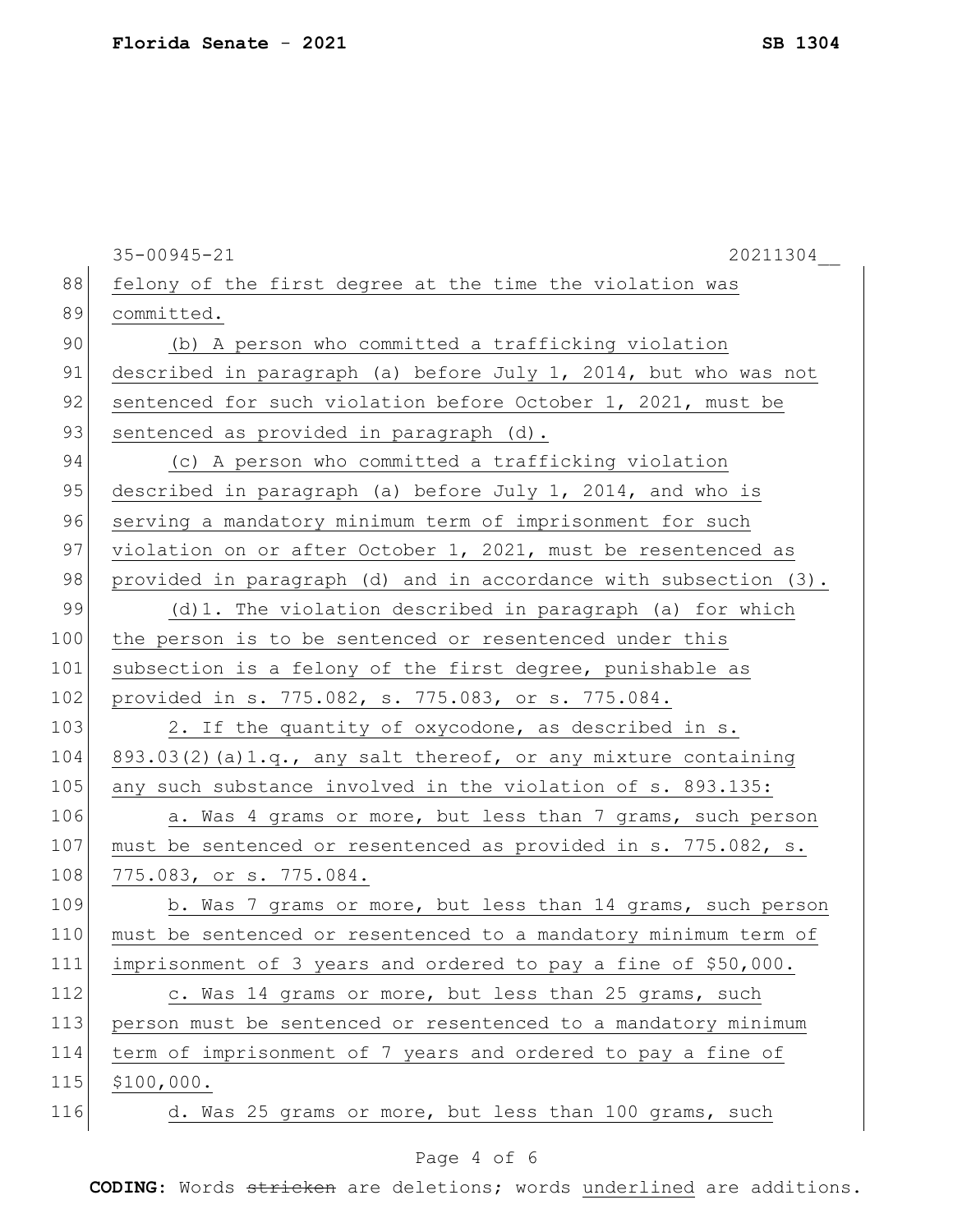|     | 35-00945-21<br>20211304                                               |
|-----|-----------------------------------------------------------------------|
| 117 | person must be sentenced or resentenced to a mandatory minimum        |
| 118 | term of imprisonment of 15 years and ordered to pay a fine of         |
| 119 | \$500,000.                                                            |
| 120 | e. Was 100 grams or more, but less than 30 kilograms, such            |
| 121 | person must be sentenced or resentenced to a mandatory minimum        |
| 122 | term of imprisonment of 25 years and ordered to pay a fine of         |
| 123 | \$500,000.                                                            |
| 124 | (3) Resentencing under this section must occur in the                 |
| 125 | following manner:                                                     |
| 126 | (a) The Department of Corrections shall notify the person             |
| 127 | described in paragraph $(1)$ (c) or paragraph $(2)$ (c) of his or her |
| 128 | eligibility to request a sentence review hearing.                     |
| 129 | (b) The person seeking sentence review under this section             |
| 130 | may submit an application to the court of original jurisdiction       |
| 131 | requesting that a sentence review hearing be held. The                |
| 132 | sentencing court shall retain original jurisdiction for the           |
| 133 | duration of the sentence for this purpose.                            |
| 134 | (c) The person who is eligible for a sentence review                  |
| 135 | hearing under this section may be represented by counsel and the      |
| 136 | court shall appoint a public defender to represent the person if      |
| 137 | he or she cannot afford an attorney.                                  |
| 138 | (d) Upon receiving an application from the eligible person,           |
| 139 | the court of original jurisdiction shall hold a sentence review       |
| 140 | hearing to determine if the eligible person meets the criteria        |
| 141 | for resentencing under this section. If the court determines at       |
| 142 | the sentence review hearing that the eligible person meets the        |
| 143 | criteria in this section for resentencing, the court must             |
| 144 | resentence the person as provided in this section; however, the       |
| 145 | new sentence may not exceed the person's original sentence with       |
|     |                                                                       |

# Page 5 of 6